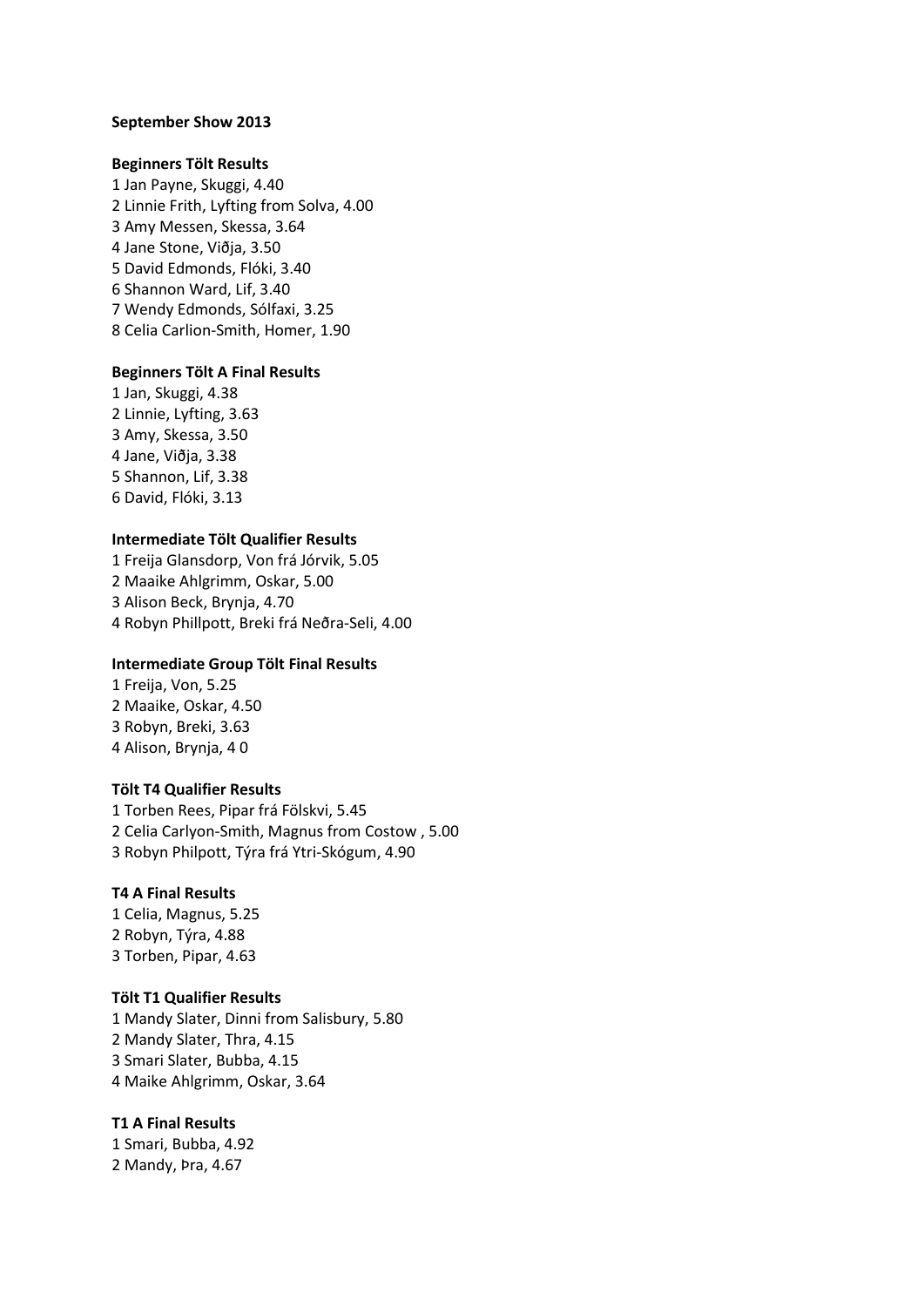### **Group 4 Gait Intermediate Qualifier Results**

1 Phillipa Pringle, Stokkull from Sykehouse, 5.20 2 Maaike Ahlgrimm, Oskar, 4.90 3 Helena Levett, Bruni of Mill Lane, 4.90 4 Mandy Slater, Thra, 4.80 5 Kristina Christof, Balthasar vom Geierkogel, 4.80 6 Ann Cunliffe, Fleygur frá Kjarri, 4.10 7 Shannon Ward, Lif, 3.95 8 Alison Beck, Brynja, 3.75 9 Celia Carlion-Smith, Homer, 3.60

### **Group 4 Gait Intermediate Final Results**

1 Maaike, Oskar, 5.19 2 Helena, Bruni, 5.00 3 Mandy, Þra, 4.94 4 Anne, Fleygur, 4.88 5 Kristina, Ophelia, 4.63

# **Group 4 Gait Beginners Qualifier Results**

1 Linnie Frith, Lyfting from Solva, 3.29 2 Amy Messen Smith, Skessa, 2.90 3 David Edmonds, Flóki, 1.95

# **Group 4 Gait Beginners Final Results**

1 David, Flóki, 4.31 2 Shannon, Lyfting, 4.13 3 Amy, Skessa, 3.38

### **Four Gait 4.1 Qualifier Results**

1 Celia Carlyon-Smith, Magnus from Costow, 5.25 2 Freija Glansdorp, Týr from Solva, 5.14 3 Mandy Slater, Dinni from Salisbury, 5.04 4 Phillipa Pringle, Stokkull from Sykehouse, 4.75 5 Smari Slater, Bubba, 4.50 6 Torben Rees, Pipar frá Fölskvi, 4.09 7 Helena Levett, Snegla from Fowlmere, 4.04

# **4.1 A Final Results**

1 Freija, Týr, 5.55 2 Celia, Magnus, 5.50 3 Phillipa, Stokkull, 5.30 4 Mandy, Dinni, 5.25 5 Torben, Pipar, 5.15 6 Smari, Bubba, 4.90

# **Five Gait 5.1 Qualifier Results**

1 Kristina Christof, Ofelia vom Haus de Pherde, 3.95 2 Smari Slater, Frodi from Solva, 3.75 3 Robyn Phillpott, Breki frá Neðra-Seli, 2.75